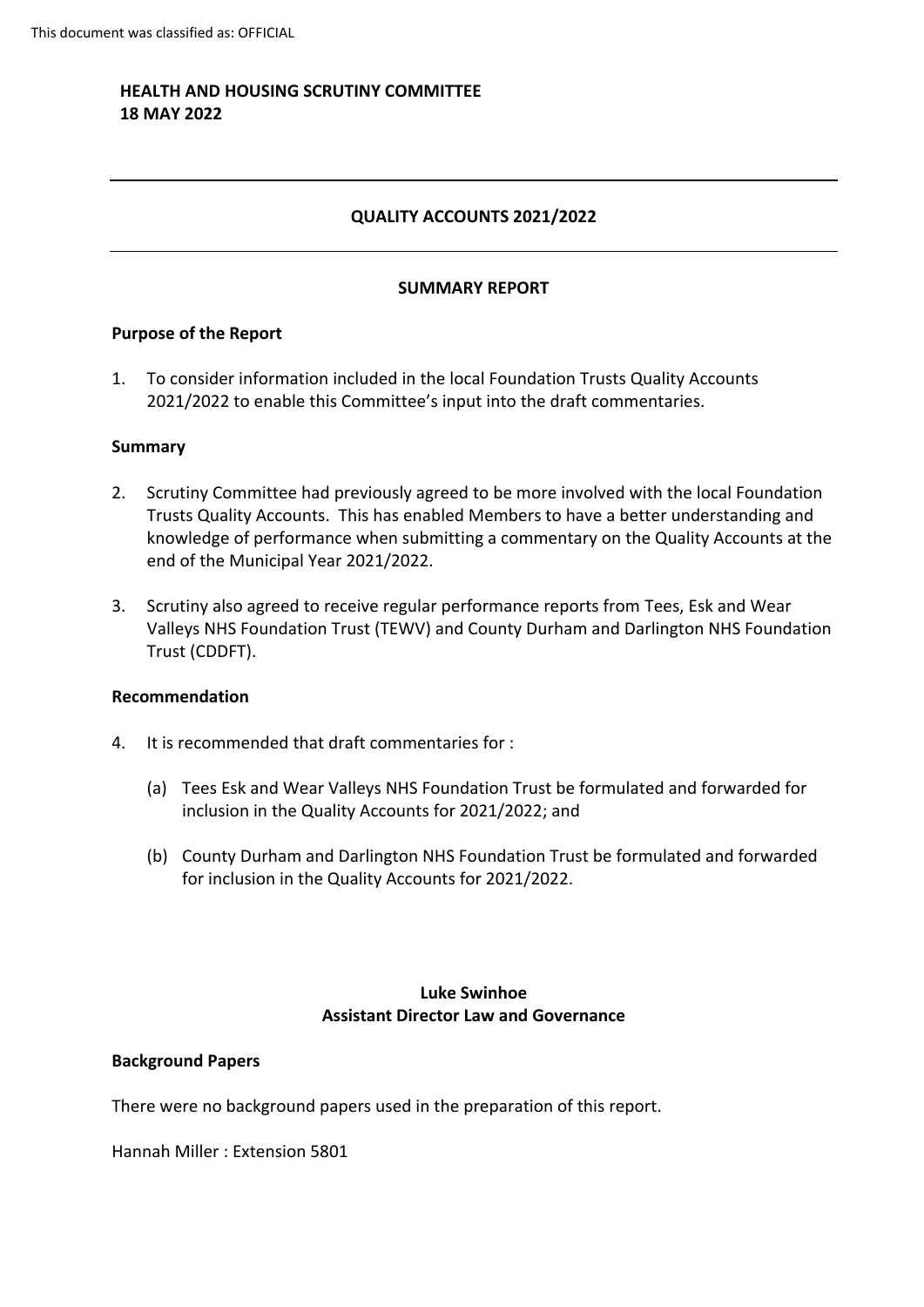| S17 Crime and Disorder                              | This report has no implications for Crime and<br>Disorder.                                                                                                       |
|-----------------------------------------------------|------------------------------------------------------------------------------------------------------------------------------------------------------------------|
| <b>Health and Wellbeing</b>                         | This report has implications to address Health and<br>Well Being of residents of Darlington, through<br>scrutinising the services provided by the NHS<br>Trusts. |
| Carbon Impact and Climate<br>Change                 | There are no issues which this report needs to<br>address.                                                                                                       |
| Diversity                                           | There are no issues relating to diversity which this<br>report needs to address.                                                                                 |
| Wards Affected                                      | The impact of the report on any individual Ward is<br>considered to be minimal.                                                                                  |
| <b>Groups Affected</b>                              | The impact of the report on any individual Group is<br>considered to be minimal.                                                                                 |
| <b>Budget and Policy Framework</b>                  | This report does not represent a change to the<br>budget and policy framework.                                                                                   |
| <b>Key Decision</b>                                 | This is not a key decision.                                                                                                                                      |
| <b>Urgent Decision</b>                              | This is not an urgent decision                                                                                                                                   |
| Council Plan                                        | The report contributes to the Council Plan in a<br>number of ways through the involvement of<br>Members in contributing to the delivery of the<br>Plan.          |
| Efficiency                                          | This report does not identify specific efficiency<br>savings.                                                                                                    |
| Impact on Looked After Children<br>and Care Leavers | This report has no impact on Looked After Children<br>or Care Leavers                                                                                            |